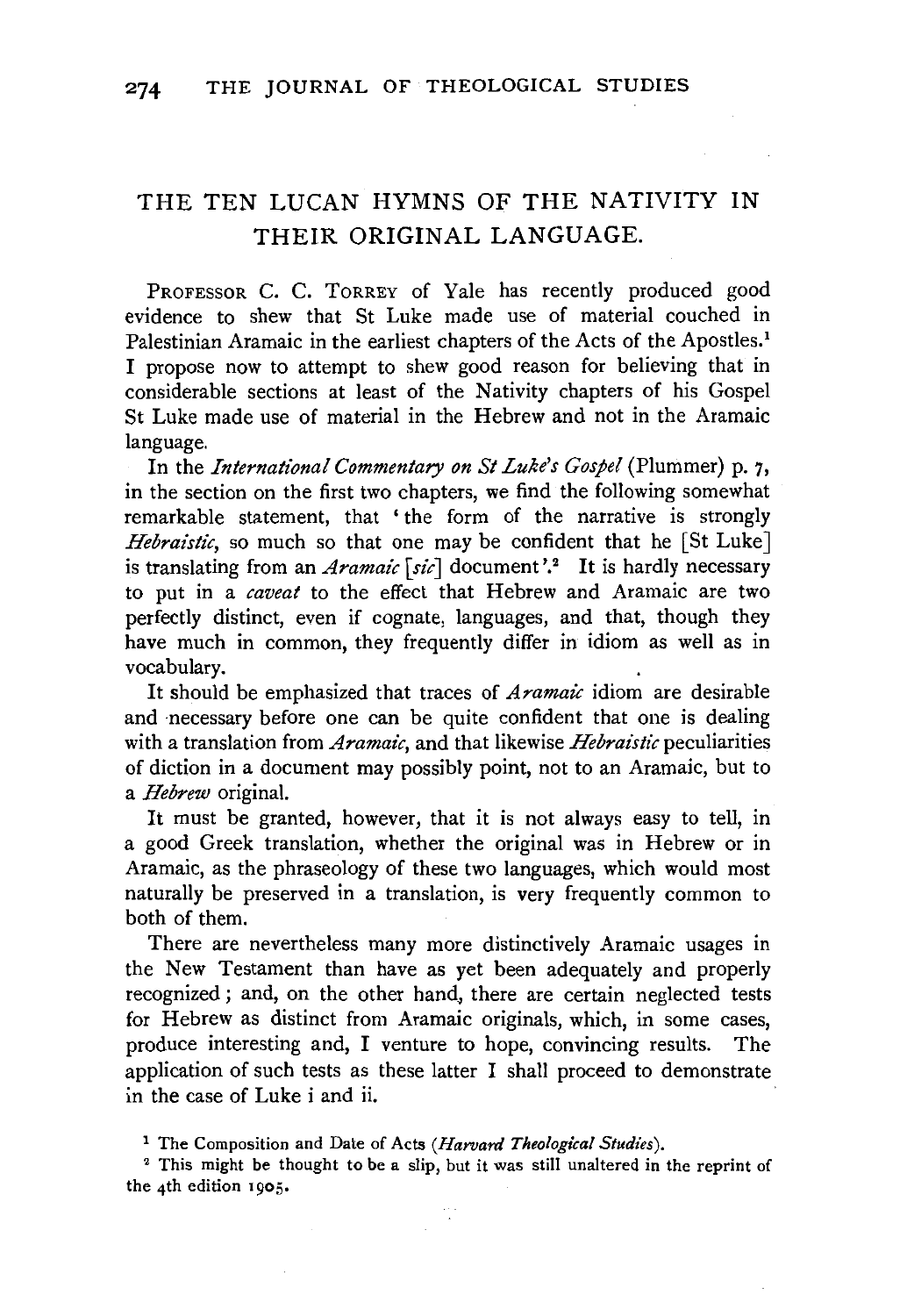Let us first examine the *Nunc Dimittis* (Lc. ii 29-32). It has always been recognized that these words, spoken by the aged Simeon, were of the nature of a poem. It is also familiar to most students that portions of the first two chapters of Luke form easy exercises in Hebrew composition. What has, I believe, not hitherto been appreciated is the fact that the *Nunc Dimittis,* when translated into Hebrew with the closest regard for the order of the words as they are in Greek, and with as much literalness as is legitimate in rendering the peculiar idiom of one language into another, is found to be in *regular Hebrew metre.* The song in fact is made up of three trimeter couplets.

1':!~l1 n~!?';l} i1J;ll1 } *Nvv* .i?rOAVHS *-r6v SovA.6v O"ov,*  : מַרְבָרְךָ אֲרֹנֵי בִּשָּׁלֹם) Δέσποτα, κατα το *ρημά σου, εν ειρήνη* יִנָי יְשׁוּעָהָךָ ( בִּי־רָאוּ עֵינַי יְשׁוּעָהָ : הַכְינוֹת לִפְנֵי כַּל־דַעַמִּים; 1<sup>0</sup>°O *ήτοίμασας κατα πρόσωπον πάντων των λα*ων, l:l~'~iJ l"l'~~> ,,~ } *<Pws* ds *<i?roKaA.vlfnv l.Bvwv*  : 11ijl1 '~1~~ l"l':}~~tl1 *Kal S6gav A.aov <Tov* 'I<Tpa~A..

In this translation (as frequently elsewhere in this article) I have followed Franz Delitzsch's Hebrew New Testament fairly closely, mainly because he can hardly be suspected of letting a bias in favour of the particular metrical theory, which is here accepted, affect his translation in these chapters. There is, moreover, quite clear internal evidence, patent to those who care to examine his Hebrew New Testament, that he was writing without regard to metre, and merely translating with great fidelity.

I have in the above poem merely changed Delitzsch's i~to n in the first line; omitted his את 's in lines 1 and 3 as being inelegant ; omitted the relative in line 4 as being unnecessary in poetry and not often found in the Psalms ; and omitted ~~~v. in the fifth line as not being required by the Greek.

The result, as has been shewn, is three trimeter couplets.

It would seem quite impossible that such a result should be accidental. Something in the way of Hebrew parallels might be achieved in Greek, which would be still parallelism of a kind when translated into Hebrew, but perfectly regular Hebrew metre for six consecutive lines grouped in couplets, as a result of a literal translation from the Greek, can mean but 'One thing, and that is, a metrical Hebrew original for the Greek. 1 would, therefore, submit this result as good evidence that the *Nunc Dimittis* was originally written in Hebrew in accordance with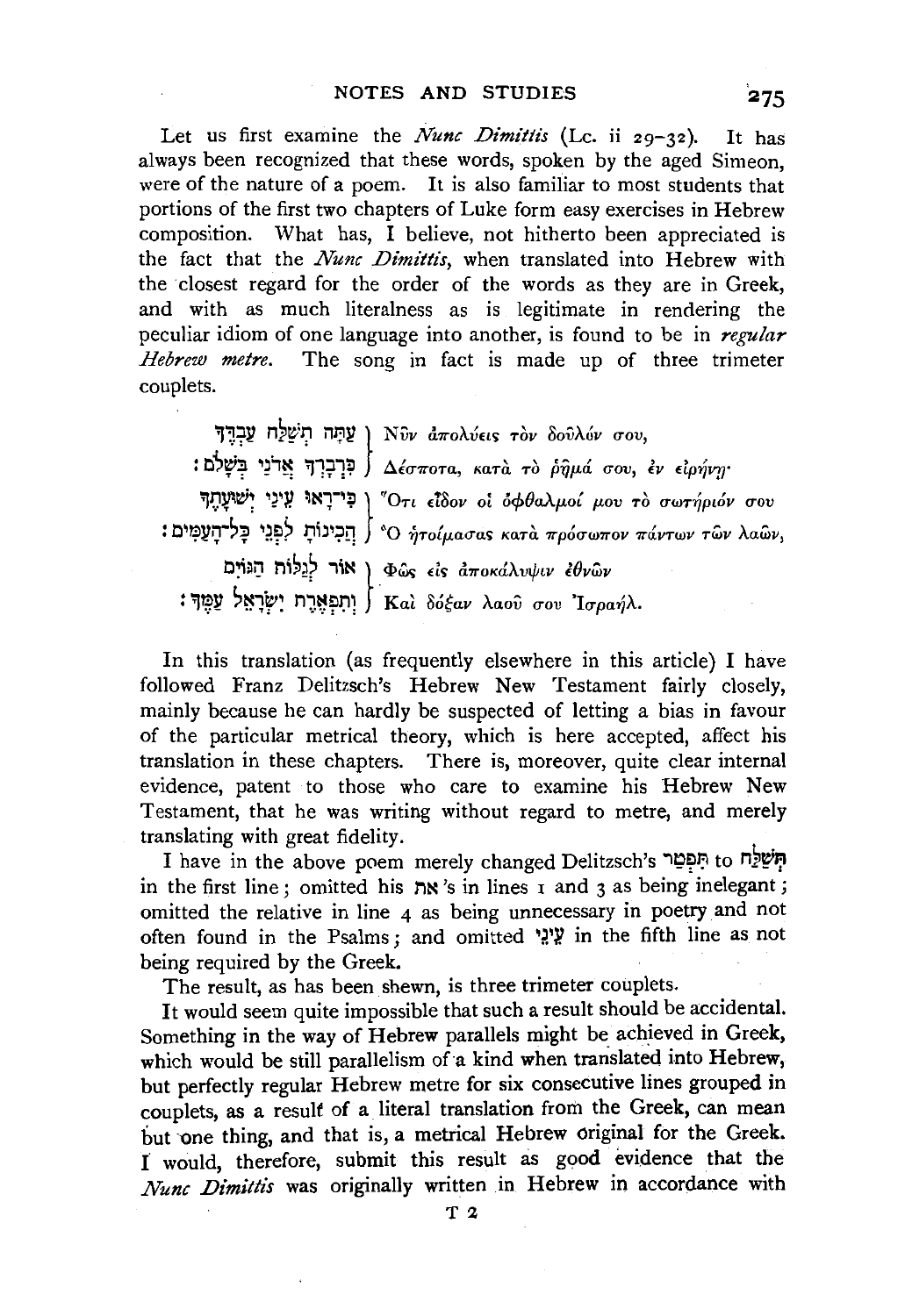the canons of Hebrew metre<sup>1</sup> followed in the majority if not in all of the ancient Hebrew Psalms and Poems.<sup>2</sup>

(i) The discovery of the regular metre is interesting as shewing that the knowledge of the rules of ancient Hebrew prosody had not been lost in the first century A. D., in spite of Josephus's statement regarding the metre of the Song of Moses at the Red Sea, which statement is so glaringly erroneous<sup>3</sup> that it suggests that though the fact that the Hebrew Old Testament Psalms and Poems were metrical was still remembered in his days, yet the knowledge of the actual old Hebrew metres had been entirely lost.

The *Nunc Dimittis* proves on the contrary that the old metres were understood and were moreover still practised in some circles.

(ii) Further, we are now able to correct Westcott and Hort in their arrangement of the first two lines of this song. It should be divided as shewn above, with  $\Delta \epsilon \sigma \pi \sigma \tau a$  at the beginning of the second line instead of at the end of the first.

(iii) But what is perhaps most important is, that the fact of a Hebrew original for this poem throws light on the much disputed problem of the original language of Luke i and ii. It is a definite piece of evidence, so far as it goes, in favour of Hebrew, as against Aramaic. For if the poem be translated into Aramaic it shews no sign of any kind of recognized metre, nor of any poetic form, save a certain balance and parallelism, which is retained in some degree into whatsoever language it is rendered.

As for Professor Burkitt's dictum 'that in the story of the Nativity (Lk. i and ii) ... the LXX and *not any Hebrew or Aramaic document*  has perceptibly coloured the style and language of the whole narrative *',* <sup>4</sup>

<sup>1</sup> The metrical theory presupposed here is that based on the *tonic* as opposed to the *syllabic* system, which latter has now but few advocates. The former is the principle of measurement adopted by Julius Ley, Francis Brown, Harper, Cheyne, Duhm, Kittel, and Briggs, and seems to be destined to hold the field, although its application may perhaps be modified in detail. 2 It is important to note that it is the presence of *metre,* not of *parallelism,* that

this investigation brings to light. Parallelism is by no means absent from the poems and hymns in these chapters of Luke, but it is for the most part incidental rather than an essential and predominating principle. On the other hand exactly the same kind of balance as takes the place of pure parallelism in the 'first two couplets of the *Nunc Dimittis* may be found in many places in the Psalter. They are particularly frequent in late Psalms. Apparently by N. T. times metre came to be the predominating principle of poetic form, while parallelism was relegated to quite a subordinate position.<br><sup>8</sup> Josephus *(Ant.* ii 16. 4) states that it was in hexameter verse! The song,

however, is clearly in tetrameter. It should, however, be observed that Josephus rightly describes the Song of Moses in Deut. xxxii as hexameter  $(Ant$ . iv 8. 40).

• *Gospel History and its Transmisston,* p. 124.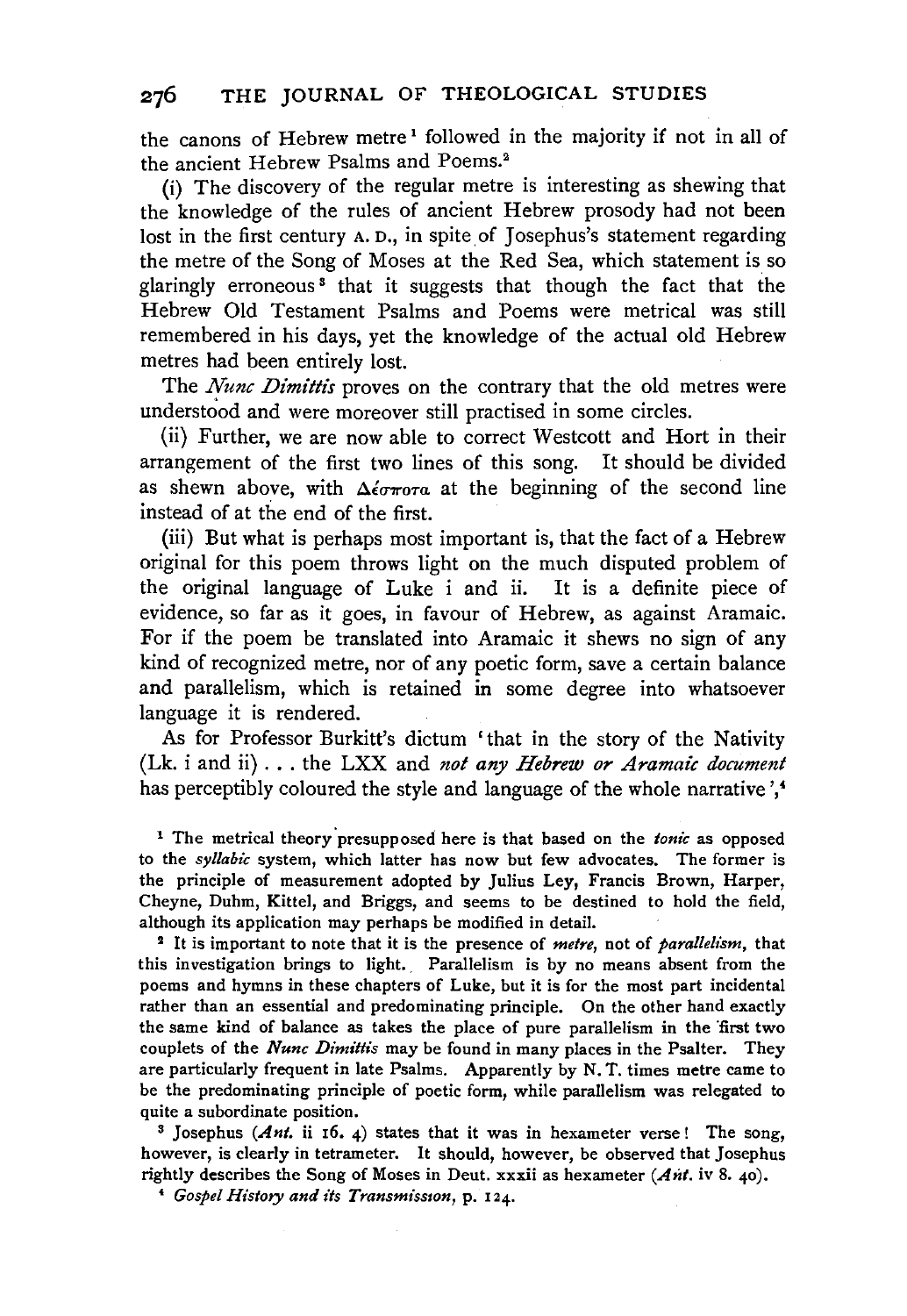it would seem to go by the board, in this particular instance, and as will presently be shewn in many other very considerable and important sections. It would require an exceedingly ingenious use of the LXX to produce a style and language which would result in a regular Hebrew metre when rendered practically literally into that language.

Following up the clue which we have found, we are led to test the rest of the first two chapters for further signs of a metrical original when they are translated, or, as would really appear to be the case, retranslated in Hebrew.

When this test is applied it becomes apparent that while none of the narrative matter resolves itself naturally into metre, though here and there it is sufficiently poetic as to take on a certain parallelism of expression (e. g. ii 8), yet with comparatively few and slight exceptions *practically everything which is spoken is in, verse and in regular metre.* 

As the demonstration of this fact is of much importance with regard to the original language and source of the chapters in question (for the case of the *Nunc Dimittis* might be held by some to be exceptional), I propose to set it forth in some detail.

In so doing we shall  $(a)$  discover the presence of several sections of verse not hitherto recognized as such.  $(b)$  We shall also confirm certain important cases hitherto in doubt or, at least, insufficiently recognized. Altogether it will appear that there are in all no fewer than ten distinct hymns or poems in these two chapters.  $(c)$  Further, we shall find new light thrown on the literary structure of the recognized songs, which will help us to modify the present arrangement of one or two of them at least in Westcott and Hort, &c.  $(d)$  And in general we shall find ourselves in possession of a new instrument for the literary criticism of the text.

A. Luke i 14-17, *The Proclamation of the Angel to Zachariah*. This is not treated as a poem in either the Revised Version or in Westcott and Hort. Prof. Moffatt has, however, very rightly printed it as verse, probably in accordance with his plan of printing all parallelisms in the New Testament as verse, a plan which is in general most illuminating, though it has occasionally led him into the error of exhibiting the balance and apparent parallelisms of legal statements and logical arguments as poetry.1

Rendered into Hebrew almost slavishly (again following Delitzsch fairly closely in the main) the passage runs as follows :-

יִ וְהָיָה־לְךָ לְשָׂמְחָה וָגִיל ) Kal έσται χαρά σοι και αγαλλίασις,  $:$ יְבִים יִשְׂמְחוּ בְהוּלְרוֹ $\int$  Kal  $\pi$ ס $\lambda$ ו $\lambda$ וֹ  $\eta$   $\gamma$ evέσει αυτού χαρ $\eta$ σονται : יְהָיָה לִפְנֵי יהוה: "Eoral yap μέγαs ενώπιον Kvpίου.

<sup>1</sup> e.g. Rom. vi 18, 19; 1 Cor. vii 12, 13, 18; 1 Cor. xv 47-49.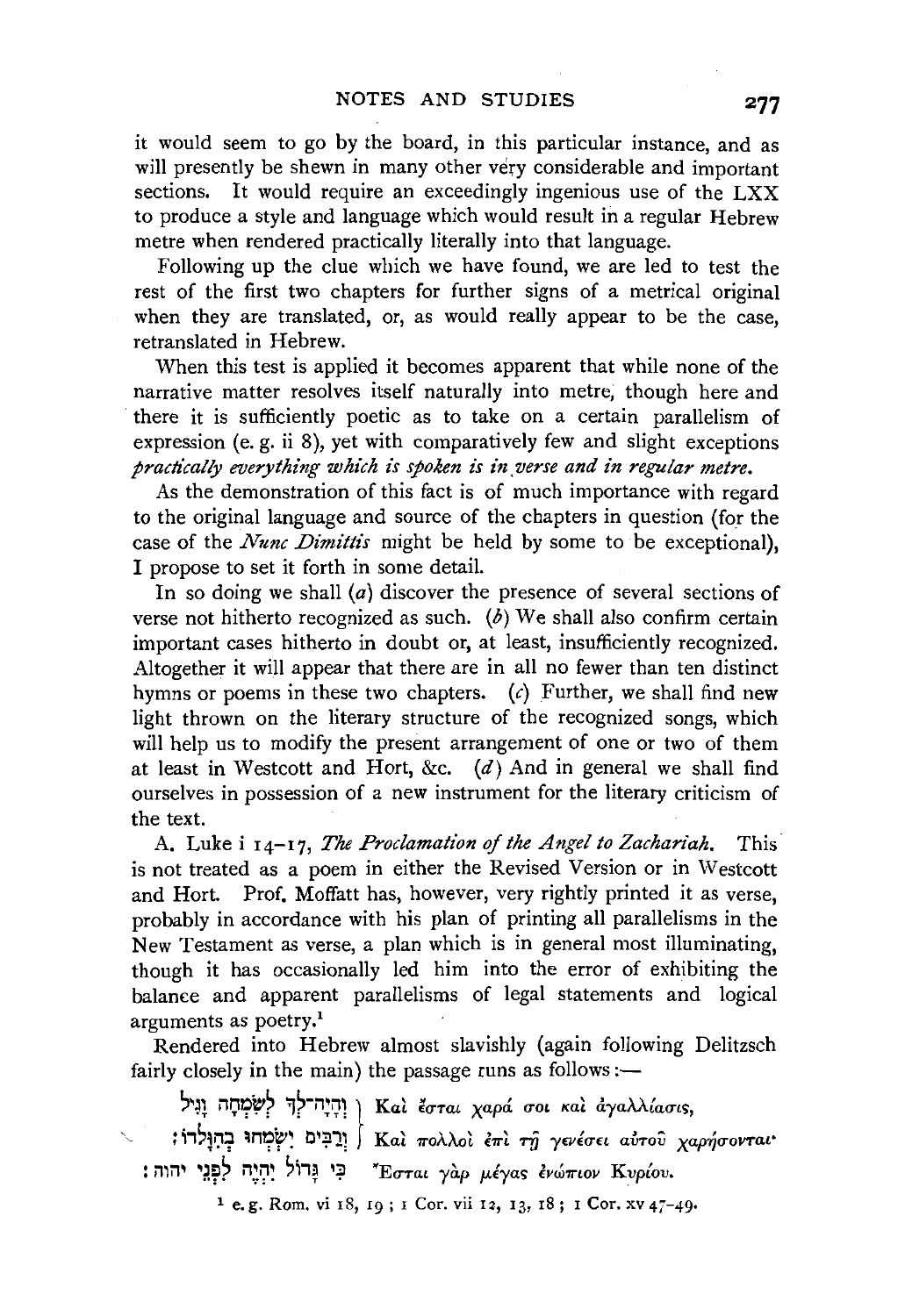## 278 THE JOURNAL OF THEOLOGICAL STUDIES

וֹיַן וְשָׁבָר לֹא־יִשָׁתֵּה (בּוֹיִן אַ Kaì olvov κaì σίκερα ού μη πίη, וּרוּחַ הַמָּדֵשׁ יְמַלְא Kal πνεύματος αγίου πλησθήσεται, : בְּבָטֵן אָמּוֹ (וֹבְבָי בָּבְטֵן אָמּוֹ (וֹבְטֵן אָמּוֹ בְּבָטֵן אָמּוֹ ו γισραήλ (וַבִּבְּיִם מִבְּגֵי יִשְׂרָאֵל ) Και πολλούς των υίων Ίσραήλ : שָׁיָב אֱל־יהוה אֱלֹהֵיהֵם: Επιστρέψει επι Κύριον τον θεον αυτών וְהוּא יָלֵךְ לִפְנָיו Kai aύτος προελεύσεται ενώπιον αύτου (וְהוּא יָלֵךְ לִפְנָיו in אֵלְיָהוּ וּבְנְבוּרָתוֹ 'Εν πνεύματι και δυνάμει 'Ηλεία, η (לְהָשִׁיב לָבִיאֲבוֹת עַל־בָּנִים Επιστρέψαι καρδίας πατέρων επι τέκνα ισφρονήσει δικαίων, [ (וְהַמַּרְדִים לְתְבוּנַת הַצַּדִּיקִים) [ Καλ απειθεΐς εν φρονήσει δικαίων, : לְהַעֲסְיד לְיהוּה עַם מְתְקָן: Ετοιμάσαι Κυρίω λαδν κατεσκευασμένον

As can readily be seen it falls naturally into trimeters with the doubtful exceptions of the third and last lines, which go more easily and literally into tetrameters of a kind, but might possibly be respectively rendered as trimeters, thus :-

| line <sub>3</sub> | כי־יגדל לפני יהוה    |  |
|-------------------|----------------------|--|
| and line $r_3$    | להעמיד ליהוה עם־מתקן |  |

It is to be observed, moreover, that neither of these lines belongs to a couplet. They are solitary lines in a collection of couplets, which makes one suspect that they may be glosses or later additions.

Line 3 might easily be a correct explanatory gloss on the first couplet.

Line 13, if it was originally trimeter and not tetrameter, might on the other hand have been the first line of a couplet, the second of which has now been lost.

Line 6 is trimeter, but is also solitary. It is most probably a gloss, unless indeed, perchance, it is misplaced and originally made a couplet with line  $3$ , thus :-

> 'For He shall be great before Jehovah While He is yet in His mother's womb.'

If line 6 in disregard of metre be taken as part of line  $\zeta$  it spoils the sense, not to speak of the balance, of an excellent antithetic couplet,

> 'No wine nor strong drink shall He drink, But with the spirit of wisdom shall He be filled.'

in which we have the same antithesis as in Eph. v 18 'Be not drunk with wine (wherein is excess), but be filled with the Spirit'. Apart from these three lines we have in the poem five trimeter couplets. In accordance with this finding verse 16 in Moffatt's translation, which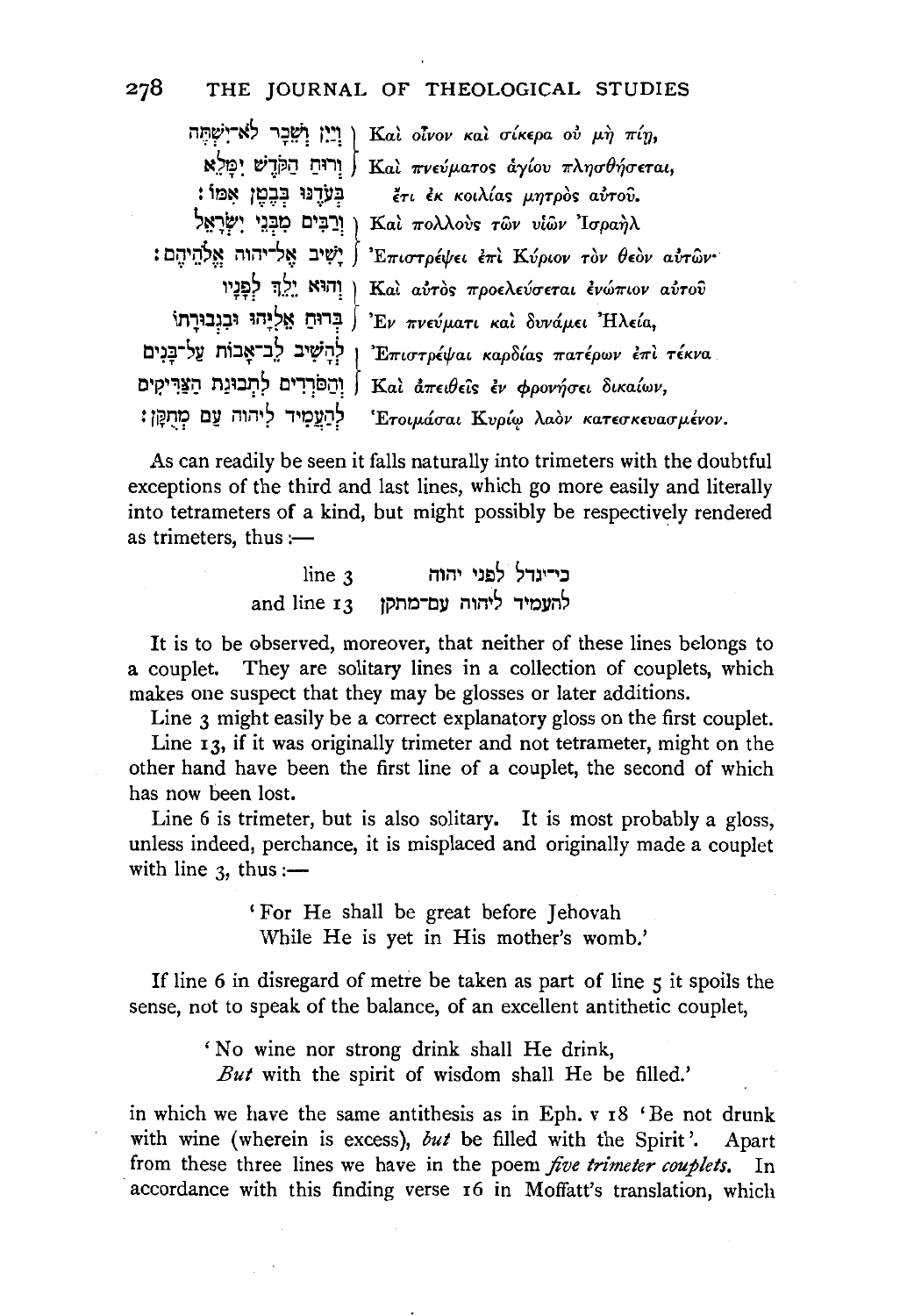at present is represented as a single long and very clumsy line, should be represented as a couplet. Similarly with verse 17.

B. i 30-33. Gabriel's first address to Mary. This can, without much difficulty, be literally construed into five hexameter lines as  $follows :=$ 

| מִרְיָם כִּי־חֵן מָצָאתְ   לִפְנֵי<br>אַל־תִּירָאִי<br>אלהים     | Μή φοβού, Μαριάμ, εύρες γαρ χάριν  <br>παρά τῷ θεῷ·                                                |
|------------------------------------------------------------------|----------------------------------------------------------------------------------------------------|
| וְהִנָּךְ הָרָה וְיֹלַדְתְּ־בֵּן   וְמָרָאתְ שְׁמוֹ יֵשׁוּעַ     | Καί ίδού συλλήμψη έν γαστρί καί<br>τέξη υίόν,   καὶ καλέσεις τὸ ὄνομα<br>αύτου Ίησουν.             |
| וְהוּא נַּדוֹל יִהְיֶה   וּבֶן עָלְיוֹן יִקְרֵא                  | Ούτος έσται μέγας και νίος Υψίστου<br>κληθήσεται,                                                  |
| ויהוה אֱלֹהִים יְתֵּן־לוֹ   כִּםֵא דַּוִר אָבִיו                 | Και δώσει αυτώ Κύριος ο θεος τον<br>θρόνον Δαυείδ του πατρός αύτου,                                |
| וְעַל בֵּית־יַעֲקֹב יִמְלֹךְ לְעָלָם   וּמַלְכּוּתוֹ<br>איו־קץ : | Καὶ βασιλεύσει ἐπὶ τὸν οἶκον Ἰακὼβ<br>είς τους αίωνας, και της βασιλείας<br>αύτοῦ οὐκ ἔσται τέλος. |

The lines, as is so often the case with hexameters, are rather clumsy. It should be noted that the caesuras<sup>1</sup> fall in their right places. It may he held however that the pause in the fourth line is too slight for a caesura, in which case the whole line might have to be rejected. The evidential value of this section is possibly not so strong as that of the two previous examples.

W. H., R. V., &c. have failed to recognize these lines as constituting a poem.

Moffatt rightly prints verses 32 and 33 as poetry, though verse 32, as he has it, should be broken up into four parts, not into two. Verses 30-31, which Moffatt treats as prose, ought likewise to be printed as part of the poem by him and other New Testament editors.

C. Gabriel's second address to Mary ( $i$  35-37). This presents more difficulties.

 $(a)$  It begins with a beautiful tetrameter synonymous couplet in

<sup>1</sup> The reader may be reminded that caesuras occur in the several metres as follows :--

tetrameter, after the 2nd beat.

3rd beat (there are a certain number of doubtful cases after pentameter,  $,$ the 2nd beat, which Briggs accepts). 4th beat (also frequently, but less elegantly, after the 3rd hexameter.

beat).

In pentameters and hexameters the caesura is *de rigueur*. In the tetrameter it is optional. Practically all the caesuras shewn in the course of this article are preserved in the order of the Greek-an extraordinary piece of strong evidence in favour of my thesis.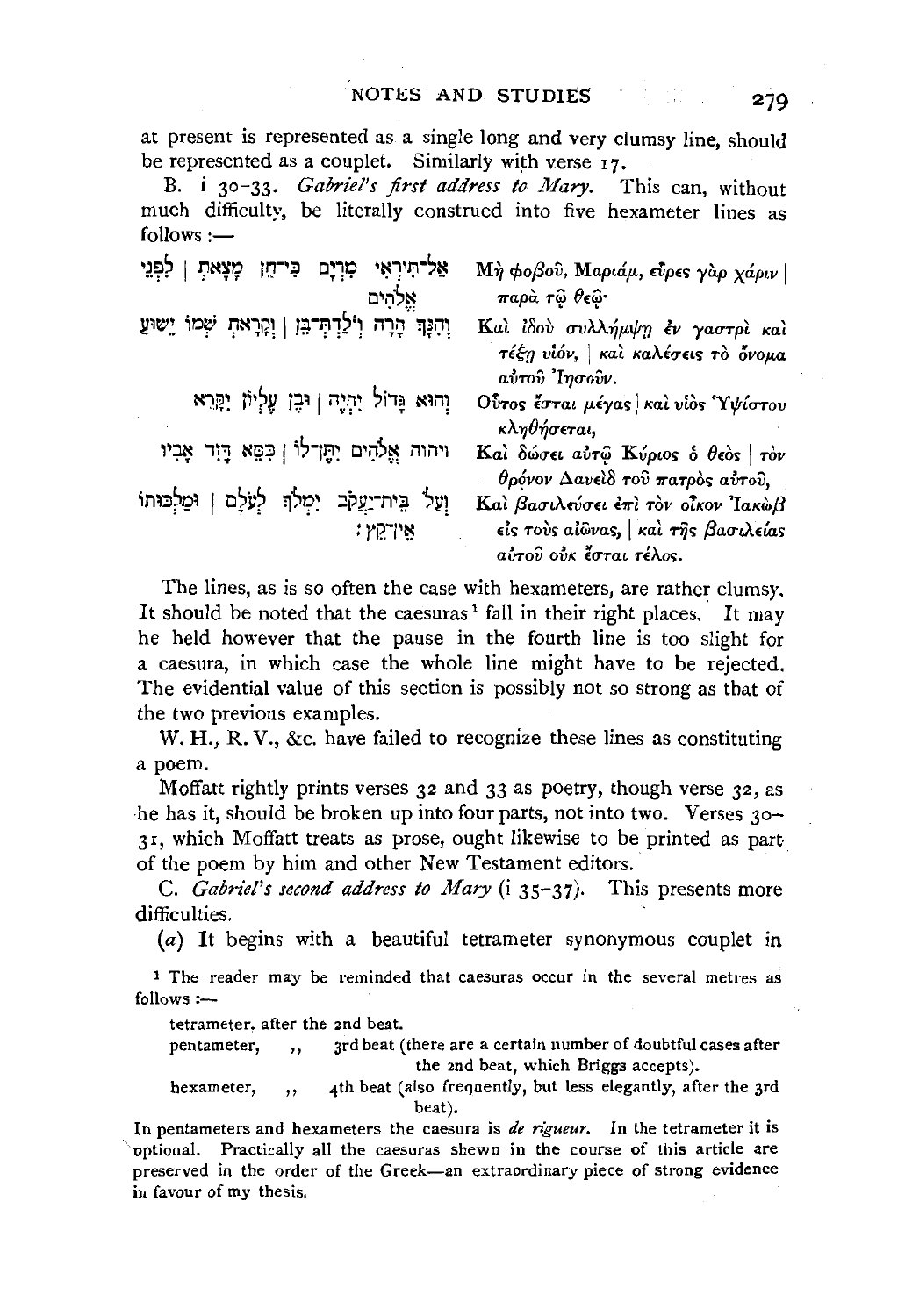## 280 THE IOURNAL OF THEOLOGICAL STUDIES

which the parallelism is as perfect as the metre. It is strange that Moffatt has overlooked it.

יִתְּבוֹא עֲלֵיְךָ (רוּחַ הַקּׂרֶשׁ הָבוֹא עָלֵיִךְ (C הַיֹּחַ הַקּוֹיָשׁ הָבוֹא עָלֵיִךְ ) ווא הא וּנְבוּרֵת עֲלָיוֹן הַעֲל עֲלָיִךְ (Kai δύναμις Ύψίστου επισκιάσει σοι·

The next line (the exact meaning of which is doubtful) is prose, not poetry, whether it be rendered:

על־כּו גם־הַיִּלּוֹד קַדוֹשׁ יַקֵּרָא בּו־אֵלֹהים διὸ καὶ τὸ γεννώμενον ἄγιον κληθήσεται, νίὸς θεου. or with Delitzsch:

על־כן ום־לקרש הילוד יקרא בן־אלהים διὸ καὶ τὸ γεννώμενον ἄγιον, κληθή- $\sigma$  $\epsilon \tau a\iota$  vios  $\theta \epsilon$ o<sub>0</sub>.

Although it has five accents it is not pentameter, as there is no caesura, which is *de rigueur* in that metre. Moreover, it stands by itself, being grouped, neither in parallelism nor metre, with either what precedes or what follows.

If the Hebrew be taken as a reliable criterion, this line would appear to be a later addition-an explanatory theological gloss.

 $(b)$  The next lines resolve into two trimeter couplets as follows (or perhaps a trimeter quadruplet) :-

| ּוֹהָגָּה אֱלִישָּׁבַע קְרוֹבָהֵ <del>ןָ</del> [עֲרוֹבָהַ   Καὶ ἰδοὺ 'Ελεισάβετ ή συγγενίς σου    |
|---------------------------------------------------------------------------------------------------|
| וַּם־הִיא הָרְתָה־בֵן בִּוְקִנָּתְהּ [Kaì avrỳ συνείληφεν vίον εν γήρει avrης.                    |
| ישָׁשָׁי הַחֹרֶשׁ הַמֹּשָׁשִּׁ $\mathbf{K}$ ( תְּה־לָהּ הַחֹרֶשׁ הַשִּׁשִּׁי ( $\hat{\mathbf{g}}$ |
| אָשֶׁר קרארלָהּ עֲקָרָה (ד $\gamma_{\widehat{p}}$ каλουμέν $p$ στείρα.                            |

The change in metre is suitable, as the nature of the communication now made to Mary is of quite a different quality from that made in the tetrameter couplet.

Gabriel's address closes with another line  $(v, 37)$ , which has no fellow, and is of the nature of prose. It is almost an exact quotation from Gen. xviii 14, and shews signs of possible derivation from the LXX and not from the Massoretic text.

פִּי לֹא־יָפֶּלֵא מֲאֵלֹהִים כָּל־דָּבָר Delitzsch renders it Gk. N. T. ότι ούκ άδυνατήσει παρά του Θεου παν ρήμα. **LXX** μή άδυνατεί παρά τώ Θεώ δῆμα : היפלא מיהוה דבר M.T.

It would thus appear to be an illustrative quotation appended to the angel's speech after its translation into Greek.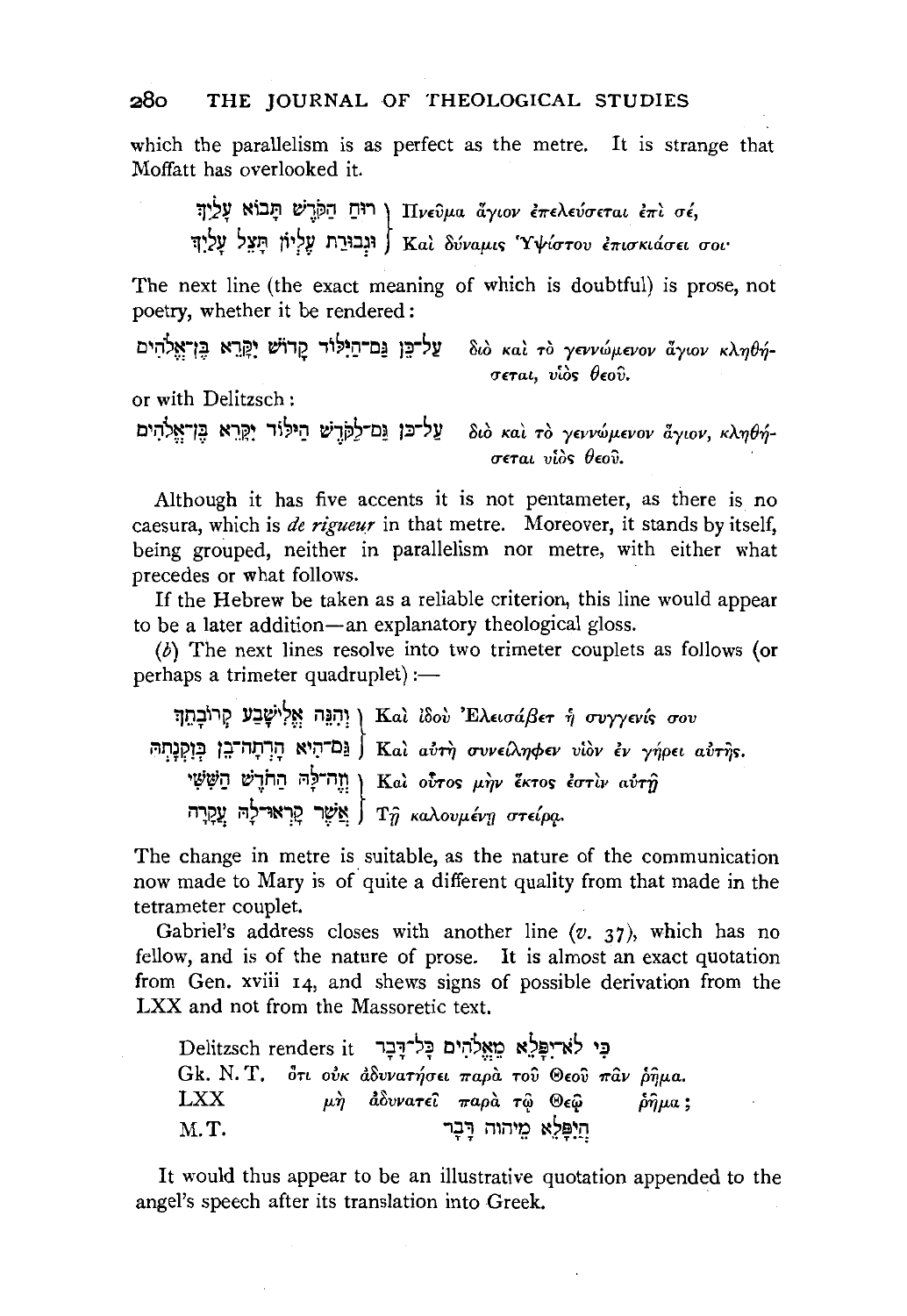D. *Elizabeth's speech of welcome to Mary* (i 42-45). This is treated as prose by  $R$ . V. and W. & H.

Plummer in his St Luke (Int. Crit.) comments on it thus: 'It seems to have the characteristics of Hebrew poetry in a marked degree. . . . It consists of two strophes of four lines each.' He prints it in the Greek accordingly.

(a) In Hebrew the first of these strophes runs as follows:—

t:l'~~~ T;l~ il~~,~ } *EvA.oy'l}piv'f} uv lv yvvatf{v,*  : '!?.~~ '"l!;li '1~.,1~ *Kat £vAoy'l}p.lvos* o *Kap1ros* T~'> *KotA.{as uov.*  11Nt •? ;;~!:?~ } *Kat 1r6fhv* p.ot *TOUro*  : •?tt ·~1~-t:ltt il~ql~ *''Iva* lAOv TJ *p.frr'tJp Tov Kvp{ov p.ov 1rpos lp.l;* 

As may be seen the strophe consists of two trimeter couplets. Moffatt has recognized the first of these couplets, but not the second. He has not recognized the second strophe at all. At' first sight the third line appears to be weak, as  $\forall$  in poetry is almost always treated as enclitic. Here, however, it correctly takes an accent, as it is the most emphatic word in the line.

(b) The second strophe appears thus in Hebrew:—

| יבּוֹרָם בּרְכָּחֵךְ בָּא בְאָוְנָי [ <i>δού γάρ</i> ] <i>Ωs εγίνετο ή φωνή του ασπα-</i><br><i>σμού σου είs τα δτά μου,</i><br><i>σμού σου είs τα δτά μου</i> , |
|------------------------------------------------------------------------------------------------------------------------------------------------------------------|
| יַ יְבְלֶחָה הַיָּלֶד בְּמֵעָי [ Εσκίρτησεν εν αγαλλιάσει το βρέφος εν [ נַיּוֹלָה בְּמֵעָי<br>τη κοιλία μου.                                                    |
| אַ תְמָּלֵא (אֲשָׂרֵי הַמַּאֲמִינָה בִּי־הִפָּלִא תִמְּלֵא (πιστεύσασα ὅτι ἔσται (אֲשָׂרָי הַמַּלְא<br>τελείωσις                                                 |
| : אֲשֶׁר דְבַּר־לָה מֵאָת יהוה Γούς λελαλημένοις αύτ<br>$\hat{n}$ παρὰ Κυρίου.                                                                                   |

It will be found that the metre has changed to tetrameter, and that the strophe consists of two synthetic couplets. 'ISov  $\gamma \dot{\alpha} \rho$ , as Plummer has not realized, is not properly part of the strophe, but is merely the connecting link, probably editorial, with the preceding strophe. In the Greek and the various versions it should be printed accordingly.

E. *The Magnificat* (i  $46-55$ ) appears in Hebrew as follows:—

| (a) | ן דְּפֻמָּה נַפְשִׁי יהוה [אֱלֹהָי] Μεγαλύνει ή ψυχή μου τὸν Κύριον[],                                 |
|-----|--------------------------------------------------------------------------------------------------------|
|     | יִתְּגֶל רוּחִין בֵּאלֹהֵי יִשְׁעָוֹ; Kai $\eta$ γαλλίασεν το πνεύμά μου   επί $\tau$ ψου, $\tau$ ψου, |
|     |                                                                                                        |
|     | ήπει επέβλεψεν έπὶ τὴν ταπείνωσιν / כָּי רָאֹה רָאָה בְּעֲנָי אֲסָתוֹ                                  |
|     | της δούλης αύτου,                                                                                      |
|     | : אֲשֶׁרוּנְי לְבַל־דוֹרוֹת יְאֲשֶׁרוּנְי $\mid$ 'Ιδού γλρ άπὸ τοῦ νῦν   μακαριοῦσίν                   |
|     | με πάσαι αί γενεαί                                                                                     |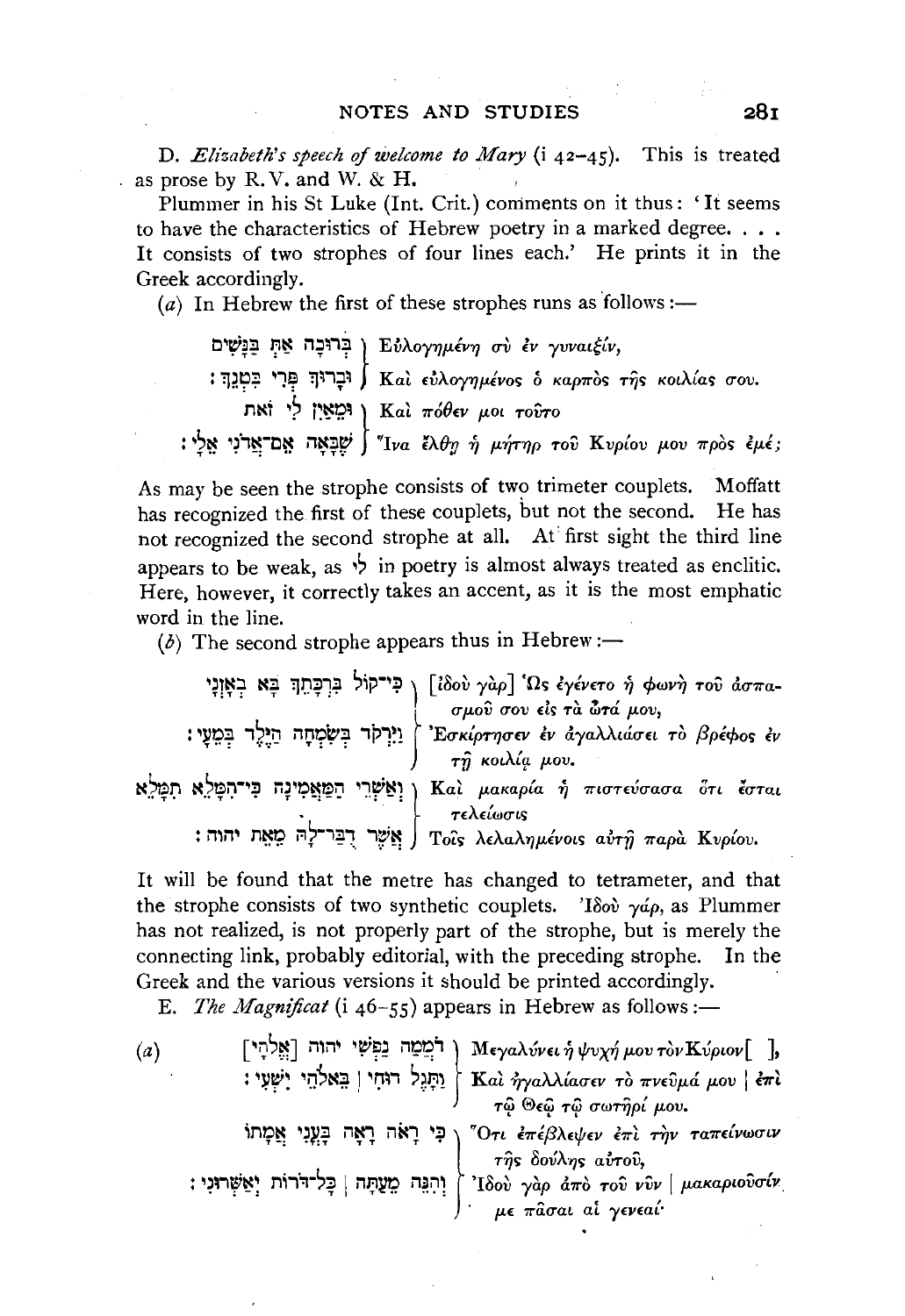| 282<br>THE JOURNAL OF THEOLOGICAL STUDIES                                                                     |                                                                                                                                                                                            |
|---------------------------------------------------------------------------------------------------------------|--------------------------------------------------------------------------------------------------------------------------------------------------------------------------------------------|
| (b)<br>וְקָרוֹשׁ שָׁמוֹ:                                                                                      | ιπέτοιησέν μοι μεγάλα ο δυνατός, ( επειτισία μεγάλα ο δυνατός, ( επειτισία επειτισία μεγάλα ο δυνατός,<br>καὶ ἄγιον τὸ ὄνομα αὐτοῦ,<br>ן קופרו לדור נדור Kai rò έλεος aύτου είς γενεάς και |
|                                                                                                               | γενεὰς<br>τοΐς φοβουμένοις αύτόν.                                                                                                                                                          |
| עֲלֵי יְרֵאָיר:<br>נְּבוּרוֹת עָשָׂה בִּוְרֹעוֹ  <br>פְזֵר גֵאִים: (בִמְוָמוֹת לְבָבָם)                       | Έποίησεν κράτος ἐν βραχίονι αὐτοῦ,<br>διεσκόρπισεν υπερηφάνους (δια-<br>νοία καρδίας αύτων)·                                                                                               |
| הָרַם נְדִיבִים מִכִּפְאֹתָם <br>וַיָּרֶם שְׁפְלִים:<br>רְעֲבִים מָלֵא־טֹבּ  <br>וַעֲשִׂירִים שָׁלַּח רֵיקָם: | Καθείλεν δυνάστας άπο θρόνων<br>καὶ ὗψωσεν ταπεινούς,<br>Πεινῶντας ἐνέπλησεν ἀγαθῶν                                                                                                        |
|                                                                                                               | και πλουτούντας εξαπέστειλεν<br>κενούς.                                                                                                                                                    |
| תְּמַךְ בְּיָשְׂרֹאל עַבְדוֹ  <br>לְוְפֹר בַחֲמָיו :<br>  בְּדַבְּרוֹ אֶל־אֲבֹתֵינוּ                          | 'Αντελάβετο 'Ισραὴλ παιδὸς αὐτοῦ,<br>μνησθήναι ελέους,                                                                                                                                     |
| לְאַבְרָהָם וְזַרְעוֹ לְעֹלָם:                                                                                | Καθώς έλάλησεν πρός τους πατέρας<br>ήμῶν,<br>τῷ 'Αβραὰμ καὶ τῷ σπέρματι<br>αύτου είς τον αίωνα.                                                                                            |

 $(a)$  The first four lines form a stanza made up of two tetrameter couplets. אֵלֹהֵי has had to be supplied to the first line, as some such word appears to have fallen out. The Infinite Absolute יֹאה in the third line is not represented in the Greek text, although it appears in both the Hebrew and LXX of the passage from which the line is derived (1 Sam. i 11). As it is the same as the finite verb following, when unpointed, it might very easily have dropped out. Delitzsch renders אֲשֶׁר דָאָה , which would still make the line tetrameter without ַראה.

 $(b)$  The prevailing metre of the next seven lines is pentameter. The third line, then, has two words in excess; if they are removed as a gloss they leave an excellent pentameter with the caesura in the right place after the third beat.

The stanza would seem to have been composed of three pentameter couplets, which leaves one line over.

If the right of any of the lines to a place in the original stanza has to be queried, it must either be line 3 or line 5; the former because, as has been pointed out, it requires docking of two words, the latter, because it has a weak caesura, the break coming after the second instead of after the third beat, a rare and unpleasant phenomenon in pentameters.

Both of these lines, however, make excellent parallels to line 4, and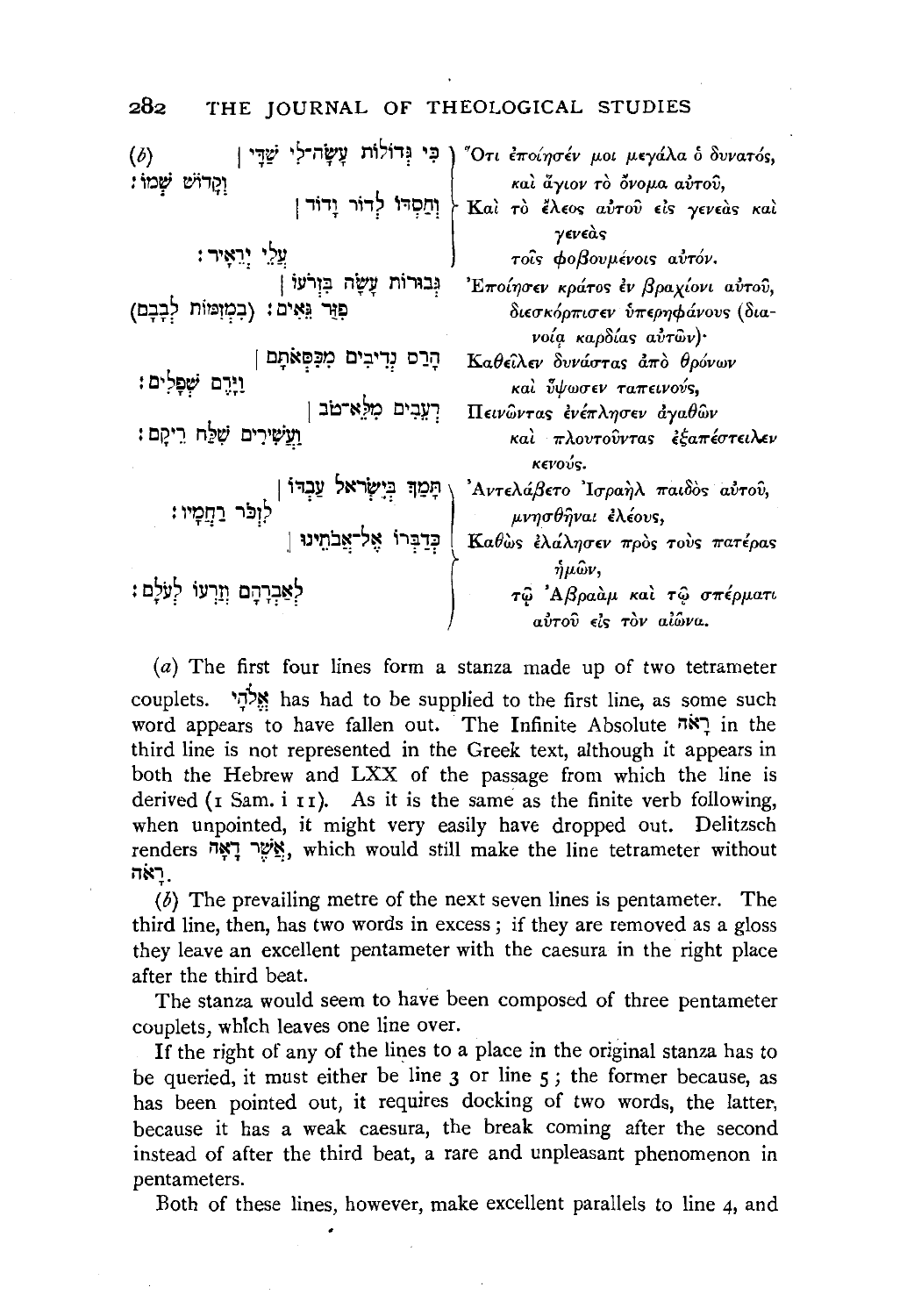neither could be well spared. Perhaps the stanza should be broken up into three short sections, consisting respectively of a couplet. a triplet, and a final couplet. This, however, would be unusual and irregular.

Another way out of the difficulty would be to group line 3 with 4, and line 5 with 6, and to excise the last line, which has a weak caesura, and is somewhat prosaic and might well be a gloss.

Altogether, though the evidence of a metrical original is very strong, there are more irregularities of metre and structure in this poem, in its present form, than in those we have previously examined.

F. The Benedictus (i 68-69), when reduced into Hebrew, is seen to have been constructed as follows :-

| (a) | בַּרוּךְ יהוה   אֱלֹהֵי יִשְׂרָאֵל                                                                           | Εύλογητὸς Κύριος ὁ Θεὸς τοῦ Ἰσραήλ,                                                |
|-----|--------------------------------------------------------------------------------------------------------------|------------------------------------------------------------------------------------|
|     | בִּי־פָּקַר עַמּוֹ   וַיִּשְׁלַח־לוֹ פָּדוּת י                                                               | "Ότι ἐπεσκέψατο καὶ ἐποίησεν λύτρω-<br>σιν τῷ λαῷ αὐτοῦ,                           |
|     | וַיְרֶם לְנוּ   קֶרֶן יְשׁוּעָה                                                                              | Καὶ ἦγειρεν κέρας σωτηρίας ἡμῖν                                                    |
|     | וַיֹּשָׁעֲנוּ 2 מֵאֹיְבִינוּ   וּמִיַּד בָּל־שְׂנֵאָיו :                                                     | Σωτηρίαν εξ εχθρών ήμων και εκ<br>χειρὸς πάντων τῶν μισούντων ἡμᾶς,                |
| (b) | יָםָד עָם־אֲבוֹתִינו Ποιῆσαι έλεος μετά τῶν πατέρων ἡμῶν $\frac{1}{2}$   Ποιῆσαι έλεος μετά τῶν πατέρων ἡμῶν |                                                                                    |
|     |                                                                                                              | וֹלְוְכּוֹר בְּרִית קָדְשׁוֹ Kaì μνησθηναι διαθήκης άγίας αύτου,                   |
|     | γιάφόβως (לְתֵת לְנוּ בְּלִי־פֵּחַד ) Toῦ δοῦναι ήμῖν ἀφόβως                                                 |                                                                                    |
|     | יִבִינוּ אַיָּבִינוּ $\sum_{\kappa}$ אָ $\sum_{\kappa}$ נאָ זענף לאָ $\theta$ פֿיַר אַיָּבִינוּ $\theta$     |                                                                                    |
|     |                                                                                                              | וּבִצְרָקָה Λατρεύειν αὐτῷ ἐν ὁσιότητι καὶ δικαιοσύνη                              |
|     |                                                                                                              | : לְפָּנָיו בָּלִייְמֵי חֲיֵינוּ $\big\}$ 'Ενώπιον αὐτοῦ πάσαις ταῖς ἡμέραις ἡμῶν. |
| (c) | וְנֵם אַתָּה יֶלֶד   נְבִיא עֶלְיוֹן הִמְּרֶא                                                                | Και συ δέ, παιδίον,                                                                |
|     |                                                                                                              | προφήτης Ύψίστου κληθήση.                                                          |
|     | בִּי־הָלֵךְ [בְּמַלְאָךָ] לִפְגֵי יהוה   לְפֵּנֹת                                                            | Προπορεύση γὰρ ἐνώπιον Κυρίου                                                      |
|     | יִּרְכָיו                                                                                                    | έτοιμάσαι δδοὺς αὐτοῦ,                                                             |
|     | לְחֵת דַּעֲת הְשִׁעָּה לְעַמּוֹ   בִּסְלִיחַת                                                                | Τοῦ δοῦναι γνῶσιν σωτηρίας τῷ λαῷ                                                  |
|     | חַטאתֵיהֶם                                                                                                   | αύτοῦ                                                                              |
|     |                                                                                                              | ἐν ἀφέσει ἁμαρτιῶν αὐτῶν,                                                          |
|     | ֹשֶׁבְּרַחֲמֵי חֶסֶד אֱלֹהֵינוּ   פְּקִדָנוּ צֶפַח<br>קִפֶּרוֹם :                                            | Διὰ σπλάγχνα ἐλέους Θεοῦ ἡμῶν,                                                     |
|     |                                                                                                              | έν οἷς ἐπισκέψεται ἡμᾶς ἀνατολὴ                                                    |
|     |                                                                                                              | <i>έξ ύψους.</i>                                                                   |

בי־פקד ויעש פרות לעמו Or -

<sup>2</sup> Or, more literally ישועה.

<sup>3</sup> I am inclined to think that the order of the two halves of this line may have eriginally been reversed, and that it then ran thus-ישפקדנו צמח ממרום | ariginally been reversed, and that it חסד אלהינו. This order may have been altered in view of the addition of  $(d)$ .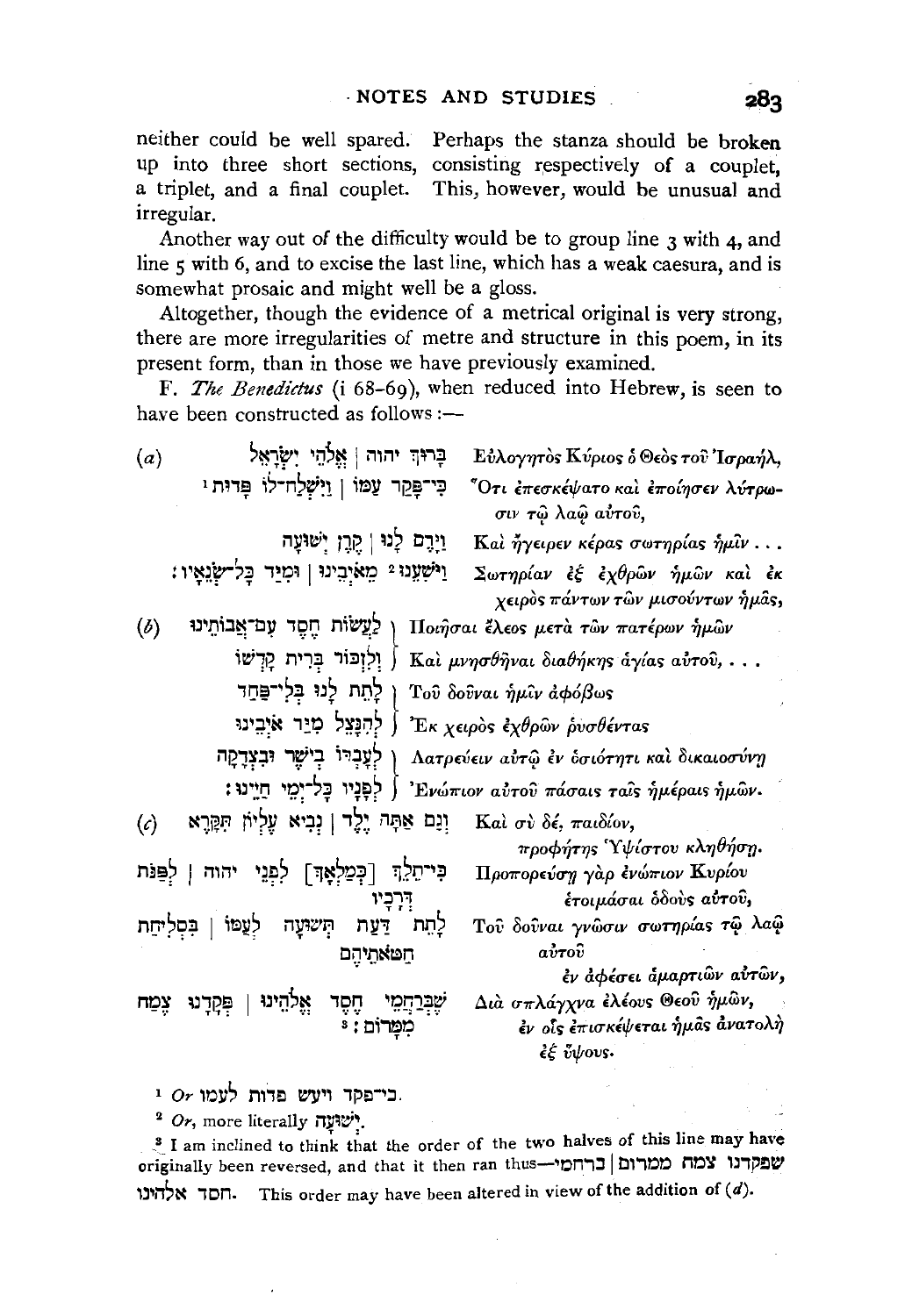(d) קְּתָאִיר לְישָׁבֵי חֹשָׂךָ יְצַלְמָוֶת (d) בּוֹאָס Επιφάναι τούς έν σκότει και σκιφ θανάτου<br>καθημένοις,<br>τού κατευθύναι τους πόδας ήμῶν είς όδον είς τρόνι (φήνης.

The poem is found to break up into four strophes each with its own  $metre :=$ 

- (a) Four Tetrameter lines.
- $(b)$  Three Trimeter couplets.
- $(c)$  Four Hexameter lines.
- $(d)$  One Tetrameter couplet.

As regards  $(a)$  it should be noticed :-

- (i) that the caesuras come in their proper places,
- (ii) that  $\partial v$  olke  $\Delta a$ veid  $\pi a \cdot b$ des  $a \cdot b \cdot c$   $v$ . 69 (b)

has been excluded as a gloss which spoils the metre. Verse 70 (καθώς ελάλησεν δια στόματος των άγίων απ' αίωνος προφητών αύτου) has been omitted likewise as a piece of prose which did not belong to the original poem. Nothing could make the line rhythmical except the ingenious but preposterous method employed in so-called metrical chants, which would be equally successful in dealing with a sentence out of a leading article.

As regards  $(b)$ , as a stanza it cannot originally have stood by itself. Either the original beginning of it has been lost, or else it simply depends on the previous stanza, though in the best style of Hebrew verse each stanza is self-contained and independent of what precedes or follows, even though it may be closely related.

As in stanza (a) a line, v. 73 δρκον δν ώμοσεν προς Αβραάμ τον πατέρα  $\delta\mu$ אַכְרַהַם אַבִינוּ), is excluded as being more of the nature of prose than poetry. Its presence may be easily accounted for as a gloss on בְּרִית in line 2.

Otherwise the six lines are good and balance one another closely. The initial  $\frac{1}{2}$  in each line should be noticed as well as also the ending in three out of the six lines.

(c) The character of the poem changes at this point, and it is quite probable that we may have here what was originally a separate poem. The second line is weak as a hexameter, and it is possible that a word may have been lost in transcription of the Hebrew. I would suggest  $\frac{1}{2}$ ַ as having slipped out after הְלֵהְ All the caesuras are legitimate. The fourth line is the object of the third, thus-'To give knowledge of salvation, &c., viz. that the Branch has visited us.'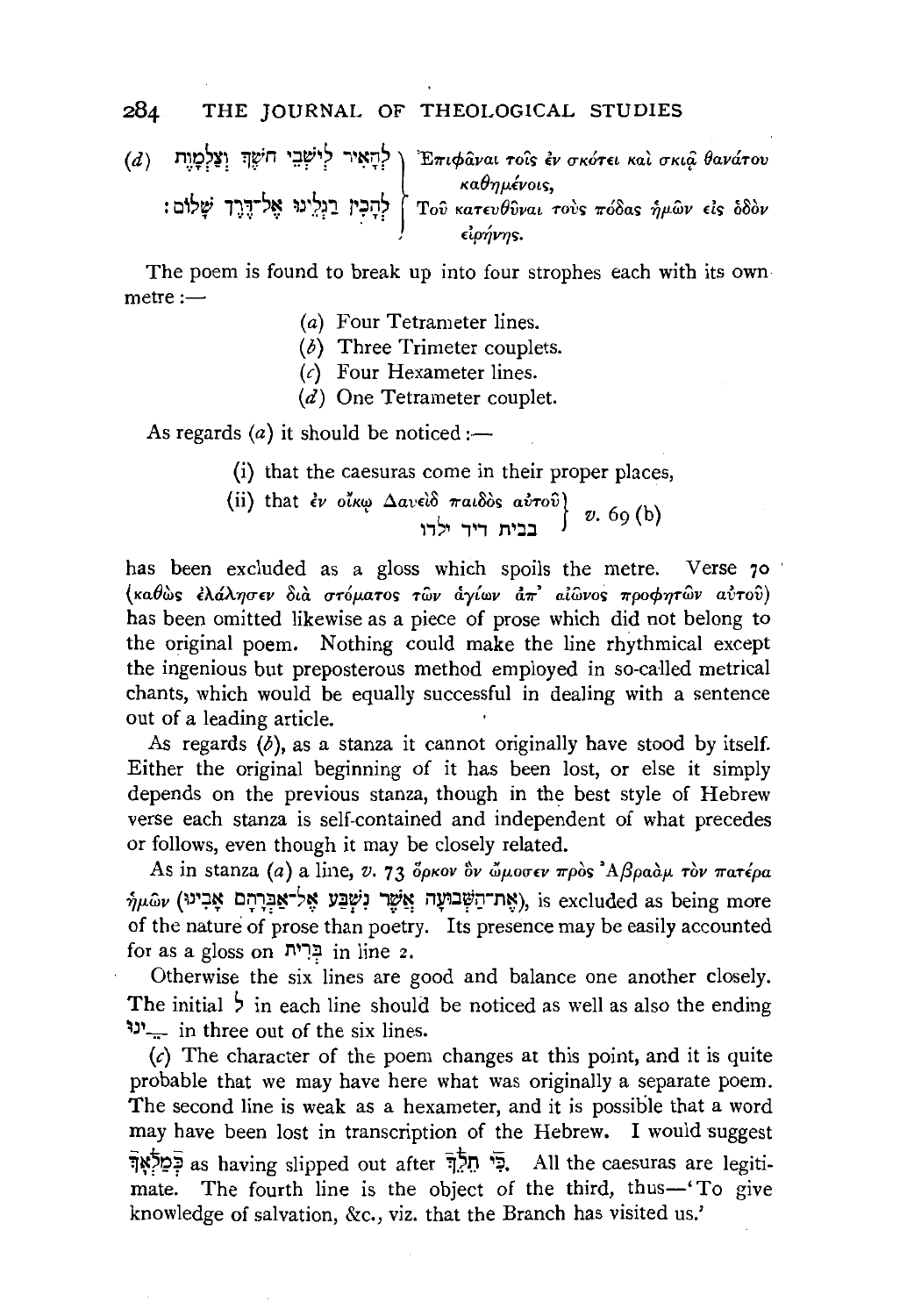$(d)$  This is a tetrameter couplet apparently dependent on the preceding stanza, much in the same way as  $(b)$  is dependent on  $(a)$ . The same criticism applies to it. The beauty and perfection of its balance and parallelism should be noted.

Taking the poem as a whole, I would remark that its appearance in its Hebrew form suggests its having been originally constructed from portions of more than one poem. But even if it were originally written as one complete whole, we can see that the poet has used a certain licence and looseness with regard to his structure, and that he has not altogether adhered to the best type of Hebrew poetry as regards at once the correlation and the independence of his stanzas .

It is possible that this may be due to what Dr Plummer suggests. viz. 'that the poet has modelled himself on the Prophets rather than on the Psalmists'. The Prophets certainly took more liberties with the artificialities of structure than did the Psalmists. The style of Hebrew suggests too, even more than the Greek does, that the poem was in part at least derived from a different source from the rest of the songs and poetical addresses.

G. *The address* of *the angel to the shepherds* (ii 10-12). This is not printed as verse in either R.V., W. H., or Moffatt, probably because the parallelism is not particularly obvious. When translated into Hebrew, however, it is seen to be in three tetrameter couplets as follows :—

| אָתְכֶם   פּל־הִייְרָאוּ בְּי־הִנְנִי   Μὴ φοβεῖσθε, ἰδοὺ γὰρ   εὐαγγελίζομαι                                                                                                             |
|-------------------------------------------------------------------------------------------------------------------------------------------------------------------------------------------|
| ՟υ μῖν                                                                                                                                                                                    |
| י הַהְיָיָה לְכָל־הָעָם; אַ הַאֲמָט κεγάλην   $\eta$ res έσται παντί τ<br>φ $\lambda$ αφίλην   $\eta$                                                                                     |
|                                                                                                                                                                                           |
|                                                                                                                                                                                           |
| פְּי־יָלֵד לָבֶם   הַיּוֹם מוֹשָׁיעַ ( פְּי־יָלַד בָּבָה בָּוֹם מוֹשָׁיעַ ( פְּי־יָלַד בָּבָה בּוֹשָׁיעַ ( הַיוֹם מוֹשָׁיעַ ( פֿוֹשָׁיעַ בּוֹיִם בּוֹשִׁיעַ ( פֿוֹשִׁיעַ בִּוֹיִך בִּוֹיִ |
| Δαυείδ.                                                                                                                                                                                   |
| וָהָ לָכֶם   הָאוֹת הַמְיַצְאוּן Kaì τοῦτο ὑμῖν   σημεῖον εὐρήσετε                                                                                                                        |
| ι εξερος εσπαργανωμένον   και κείμενον   ισιλ κείμενον   και κείμενον                                                                                                                     |
| έν φάτνη.                                                                                                                                                                                 |

It is to be observed that the caesuras fall naturally in the right places, the only one that might be challenged being that in the first line.

In the first couplet it will be seen that the relative supplied by the translator was probably unnecessary and erroneous, and that the Greek translation ought to have run Xapa  $\mu \epsilon \gamma a \lambda \gamma \delta \sigma \tau a \kappa \kappa \lambda$ . The lines should be rendered in English in accordance with the Hebrew

> ' Fear not, for behold I bring you good tidings, Great joy there shall be for all the people.'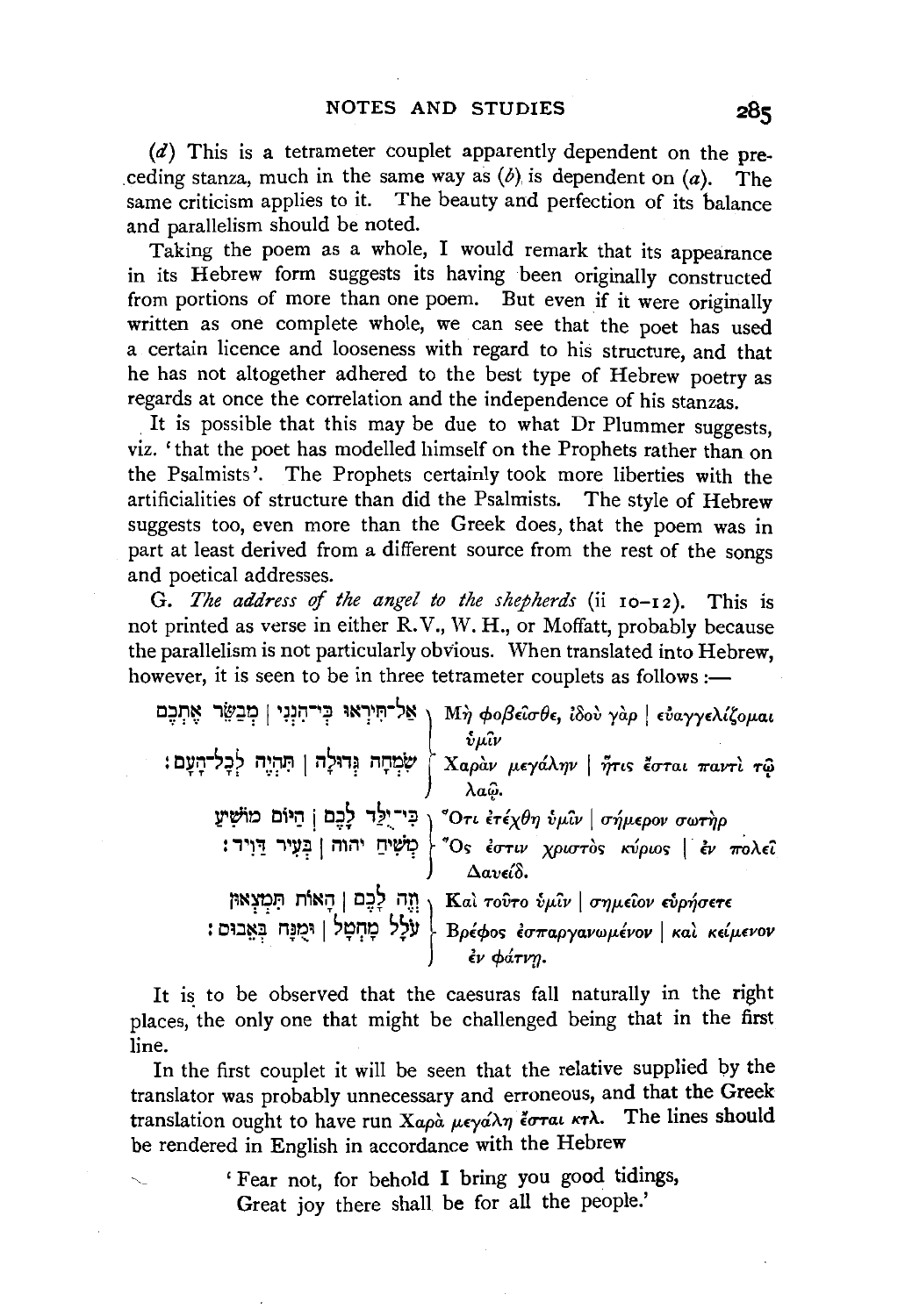In the second couplet it may be noted incidentally that a Hebrew unpointed original for the curious phrase  $X_{\rho\sigma\sigma\sigma\sigma}$  Kv $\rho\sigma\sigma\sigma$  gets rid of the difficulty at once. For משיח יהוה might be translated either as  $X_{\rho\sigma\sigma\sigma}$ os Kvpίου or as Χριστός Κύριος. The former is obviously the right translation. The phrase, then, means the Messiah of Jahveh, in other words the Lord's Anointed'.

The third couplet shews that W. H. and the various English versions, not to mention others, have been wrongly punctuated. This is due to the fact that the translator of the Hebrew into Greek has omitted to supply a relative after  $\tau\delta$   $\sigma\eta\mu\epsilon\omega$  ( $\pi\lambda\bar{\psi}$ ), which relative has quite properly been left to be understood in the Hebrew original. The couplet now reads

> 'And this is to you the sign (which) ye shall find, A swaddled babe, lying in a manger.'

H. *The Song* of *the Angelic Host* (ii 14). This can only be translated in Hebrew as a couplet. The triplet

> בַּבוֹד בַּמָּרוֹמִים לְאלֹהִים | .<br>ובאַרֵ*ץ שֶׁ*לוֹם ן : באנשים רצון

could be supported by none of the canons of Hebrew verse. As a couplet the present text would read as follows :-

וּבּוֹּד בַּמְּרוֹמִים לָאַלְהִים  $\Delta\acute{o}\xi$ a  $\acute{\epsilon}\nu$   $\acute{\nu}\nu$ וֹהִים  $\theta\epsilon\hat{\omega}$  $:$  יְצוֹן בְּאֲרָץ 'שֲלוֹם בְּאֲנָשִׁי דָצוֹן $\alpha$   $\lambda$   $\epsilon$ ג $\gamma$ וֹ $\kappa$   $\epsilon$ וֹ $\kappa$  $\epsilon$ וֹן  $\kappa$ 

At a stretch the second line might be counted as a trimeter, but it is exceedingly clumsy and heavy.

If it may be taken for granted in view of what we have found elsewhere in these chapters, that we may expect to find here a regular metre, then we may suggest with some confidence that originally the song ran thus  $:=$ 

> וּ בָּבּוֹד בַּמָּרוֹם לֵאַלֹהִיּם  $\Delta\phi$  ( בְּבוֹד בַּמֵּרוֹם ל : הַאֲנָשְׁיִם בַּאֲנָשָׁיִם ∫ **Kaì ἐπὶ γῆs εἰρήνη ἐν ἀνθρώποιs.**  $\cdot$

It would, then, seem that εὐδοκίαs had been added interpretatively to  $d\nu\theta\rho\omega\pi\omega s$  to further define it in much the same way, e. g. as  $\tau\hat{\omega}$   $\pi\nu\epsilon\hat{\nu}\mu\alpha\tau\omega$ has apparently been added in Matthew's version to the broad general statement  $\mu$ akápioi oi  $\pi\tau\omega\chi$ oí (Matt. v 33). The fact of the variant readings in the Greek would support this theory. The omission of  $\epsilon$ *i* $\delta$ ok*ias* improves the balance, אֲנָשָׁים being a much better parallel to וֹלְהִים than is אֲלָשֵׁי רְצוֹן. It should further be noticed how euphonious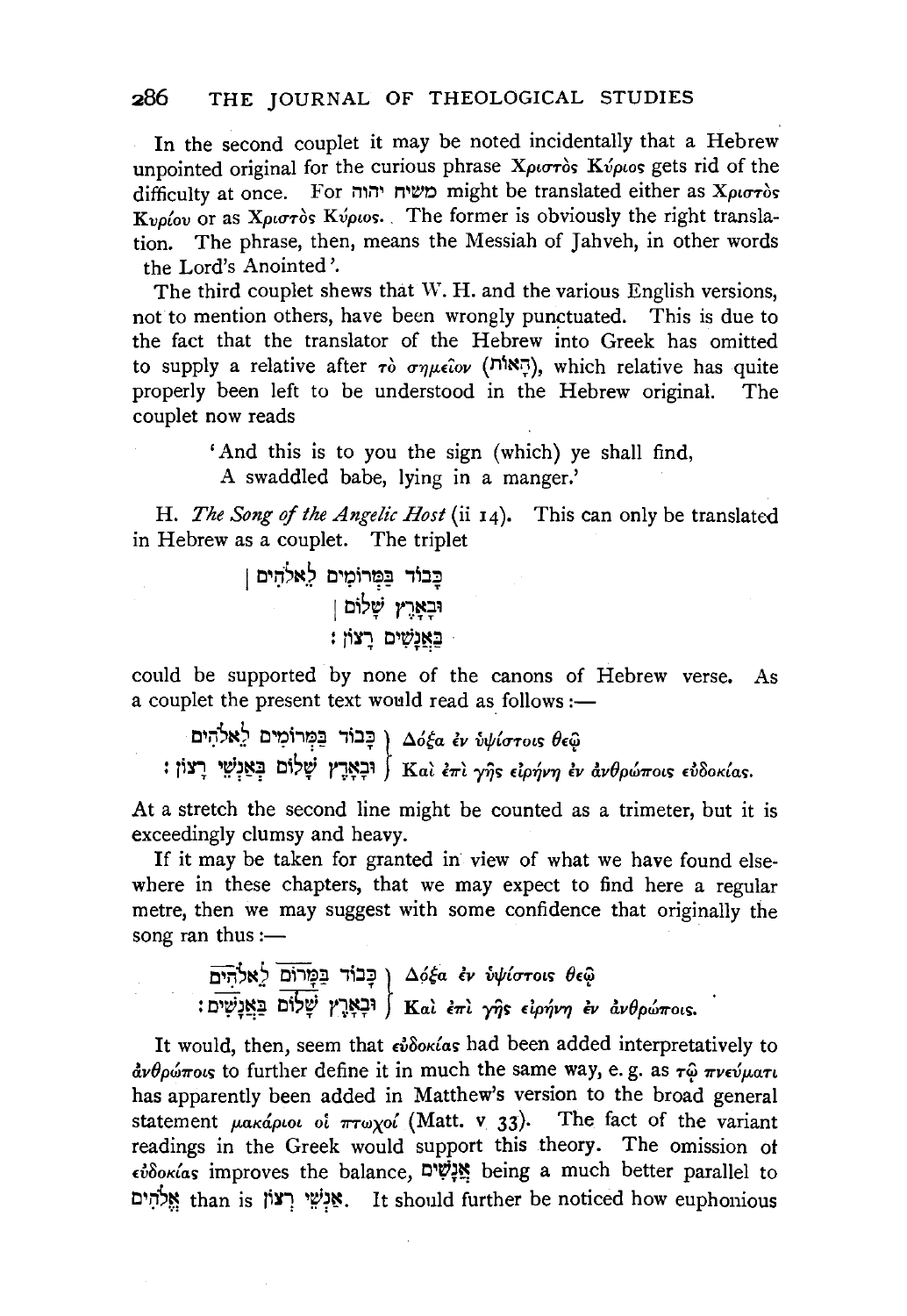the lines now are, extraordinarily so if *εν ύψίστοι*ς be translated Dimain instead of בָּמְרוֹמִים (see Del.) as it legitimately may.

I. and J. The *Nunc Dimittis* we have already examined. It will be found, further, that the prophetic words of *Simeon's address to the Virgin*  (ii  $34-36$ ) although they are not exactly lyrical are yet metrical.

| ן הָגֵּח־דֶה מוּסֶד   לְנְפִילָה וַלְוְתִקוּמָה 'Iδοὺ οὗτοs κεῖται εἰs πτῶσιν καὶ ἀνάστασιν |
|---------------------------------------------------------------------------------------------|
| ι τωλλών εν τω 'Ισραήλ και είς σημείον (כְבִים בְּיִשְׂרָאֵל   וֹלְאוֹת מְרִיבָה            |
| άντιλεγόμενον.                                                                              |
| φυχὴν διελεύσεται (וַּבַם־אַתְּ בְּנַפְשֵׁךָ תַּחְתֹּר πρι ψυχὴν διελεύσεται (              |
| ρομφαία,                                                                                    |
| י "Οπως αν αποκαλυφθώσιν εκ πολλών καρ-                                                     |
| διών διαλογισμοί.                                                                           |

As may be seen they form two tetrameter couplets, the balance of which is more apparent than the poetic parallelism. The succession of words ending in n\ in the last line should be noted.

This practically closes our investigation. We have now dealt with all the sayings as distinct from the narrative matter, with exception of the brief sentences in the conversations of the Angel Gabriel with Zechariah and with the Virgin Mary, and in the dialogue between Mary and our Lord in the Temple, as these are for the most part too short for one confidently to pronounce them to be metrical.

In the latter case Mary's words may possibly have originally been a pentameter couplet, and our Lord's reply in the form of a trimeter triplet, but these cases are doubtful and can hardly be pressed. On the other hand they cannot safely be claimed as non-metrical prose. To sum up, I venture to suggest that I have made good my thesis, that the speeches and songs, ten in number, which are recorded in these two chapters, were originally written in the Hebrew language; and further, that in metre, balance, and structure they must have been composed in accordance with what are now generally agreed to have been the canons of ancient Hebrew prosody. They adhere, in fact, even in their present form, more closely to those canons than do many of the Psalms and Poems in the Old Testament, most of which have suffered, more or less, as regards literary form, at the hands of scribes and glossators.

What may be the significance, as regards historical criticism of the fact that, even apart from the four recognized songs, the great mass of the spoken matter was originally written in verse, I do not now propose to discuss.

 $\sim$  Something, however, must be said as to the bearing of these facts on the original language of the narrative portions.